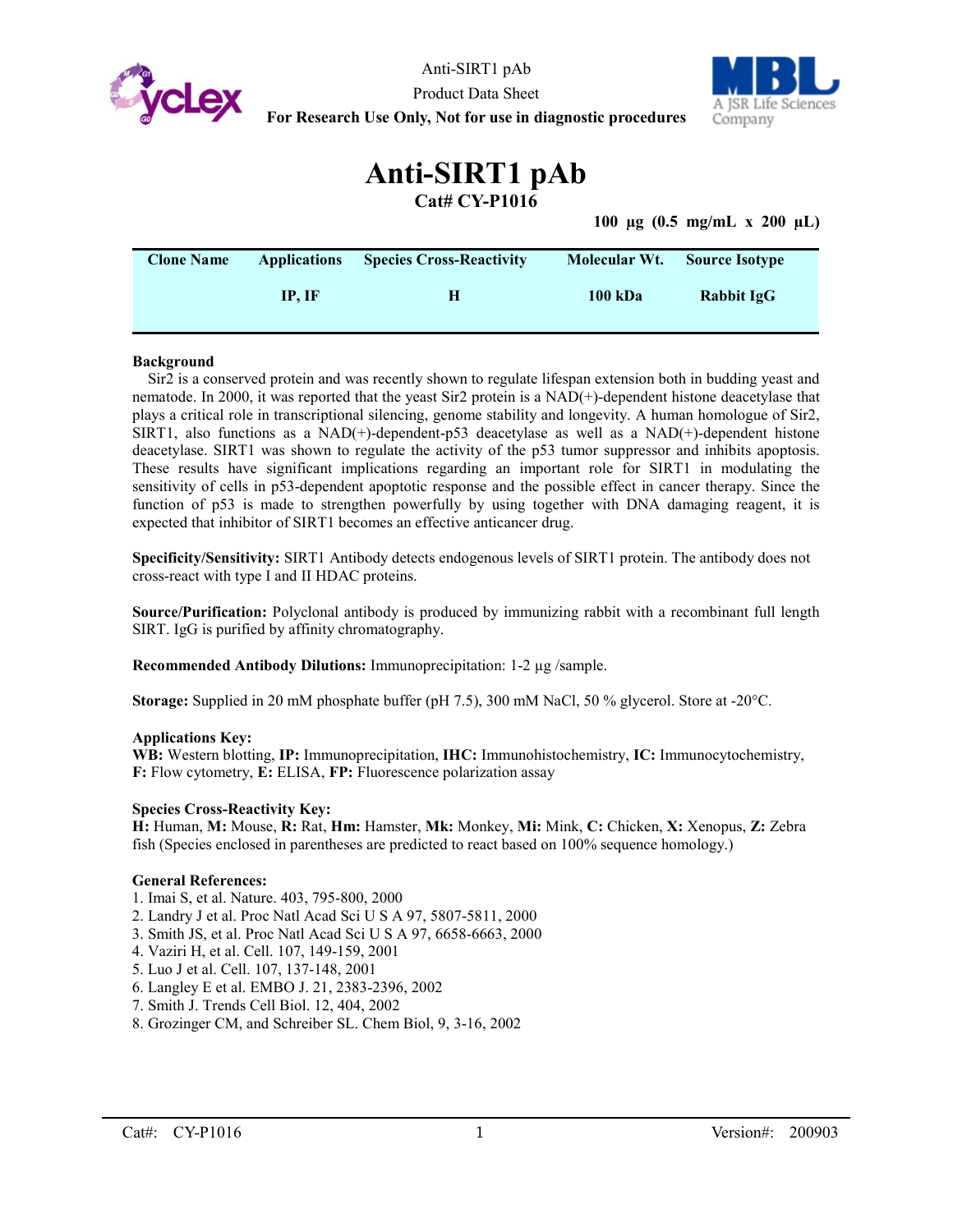







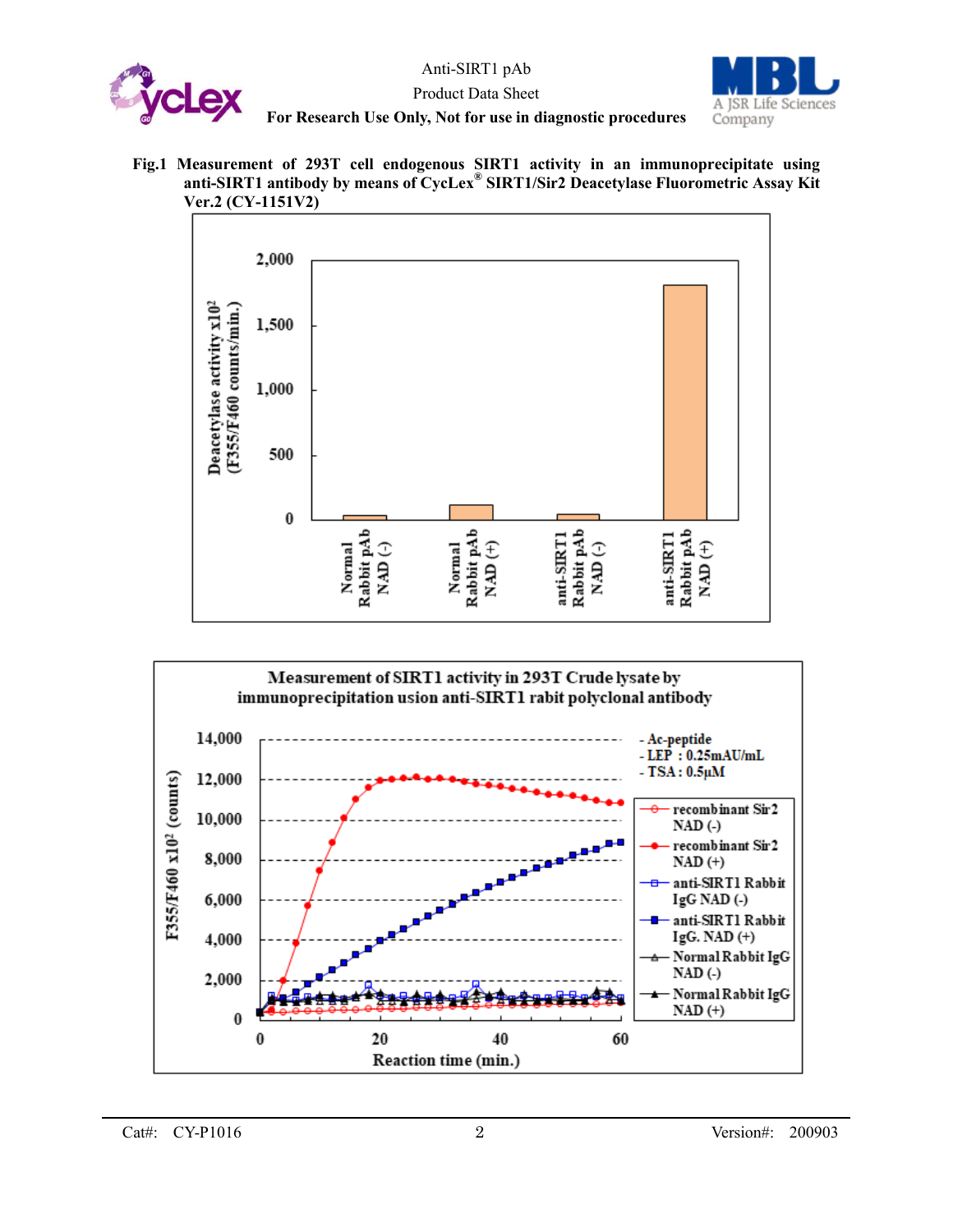



## **Fig.2 Subcellular localization of SIRT1 on 293T cell**



# **Immunoprecipitation Followed by Measuring SITR1 Activity Protocol**

## **Solutions and Reagents**

*Note: Prepare solutions with Milli-Q or equivalently purified water.*

**Cell Lysis Buffer (1X):** 20 mM Tris (pH 7.5), 250 mM NaCl, 1 mM EDTA, 1 mM EGTA, 1% Triton X-100, 1 mM DTT.

**Protein A Agarose Beads:** Add 5 mL of 1X PBS to 1.5 g of Protein A Agarose Beads. Shake 2 hours at 4°C; spin down. Wash the pellet twice with PBS. Resuspend beads in 1 volume of PBS. (Can be stored for 2 weeks at  $4^{\circ}$ C)

**10X TBS (Tris-buffered saline):** For 1 liter of 10X TBS, use 24.2 g Tris base and 80 g NaCl. Adjust pH to 7.6 with HCl (use at 1X).

**Wash Buffer TBS/T:** 1X TBS, 0.1% Tween-20

## **Preparing Cell Lysates**

- 1. Aspirate media. Treat cells by adding fresh media containing regulator for desired time.
- 2. To harvest cells under nondenaturing conditions, remove media and rinse cells once with ice-cold PBS.
- 3. Remove PBS and add  $0.5$  mL 1X ice-cold Cell Lysis Buffer to each plate (10 cm<sup>2</sup>) and incubate the plate on ice for 5 minutes.
- 4. Scrape cells off the plate and transfer to microcentrifuge tubes. Keep on ice.
- 5. Sonicate 4 times for 5 seconds each on ice.
- 6. Microcentrifuge for 10 minutes at 4°C, and transfer the supernatant to a new tube. The supernatant is the cell lysate. If necessary, lysate can be stored at –80°C.